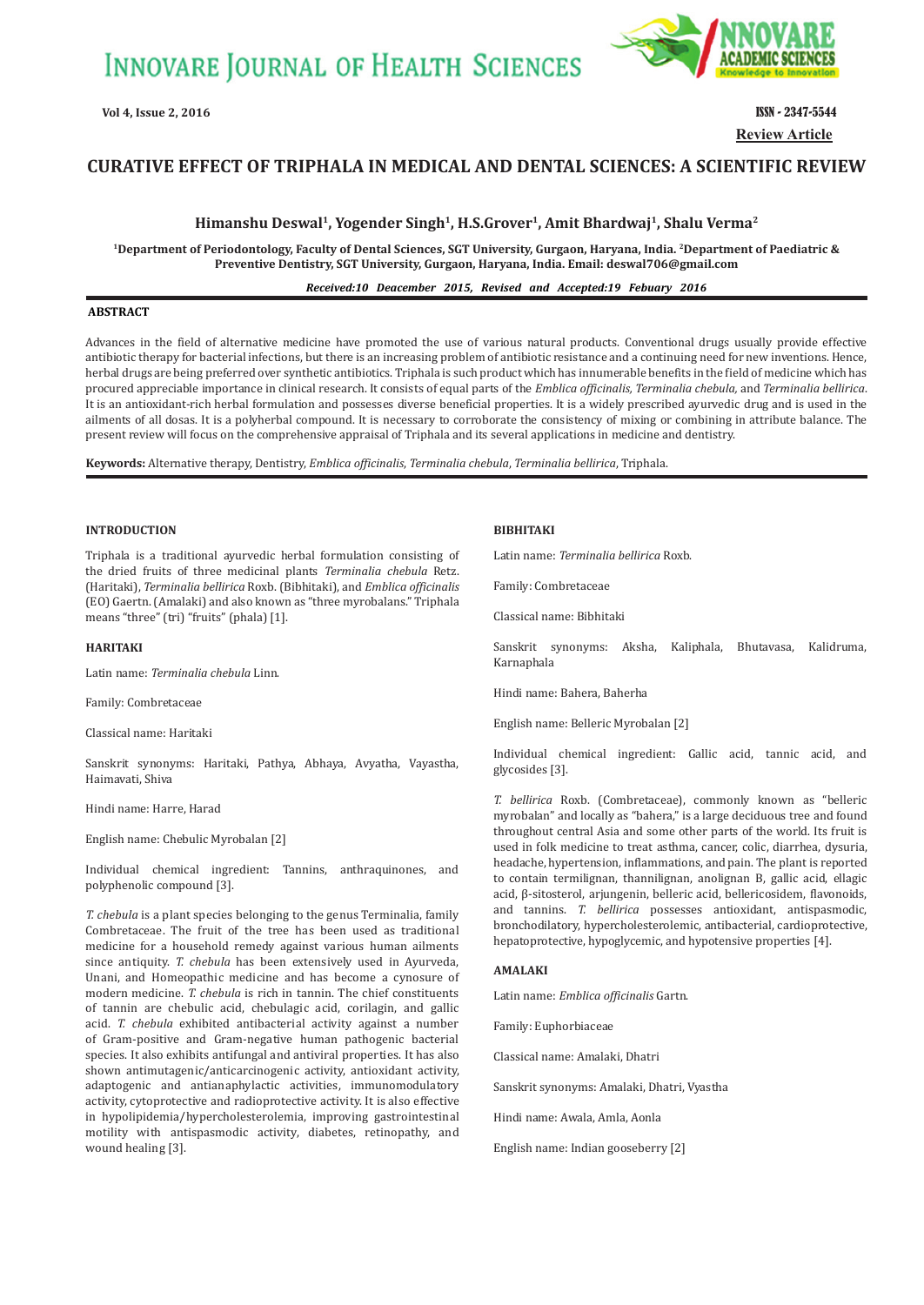Individual chemical ingredient: Vitamin C, carotene, nicotinic acid, riboflavin, and tannins [3].

Amalaki is known by the botanical name *E. officinalis* and also known in Sanskrit as Dhatri (The nurse), which is a reference to its incredible healing properties. Amalaki can be taken individually in powder form, a decoction or as a confection. Amalaki fruit is known to be one of the best rasayanas in Ayurveda, with antioxidant and antiaging properties. It has its beneficial role in cancer, diabetes, liver treatment, heart trouble, ulcer, anemia, and various other diseases. Similarly, it has application as immunomodulatory, antipyretic, analgesic, cytoprotective, antitussive, and gastroprotective agent. In addition, it is useful in memory enhancing, ophthalmic disorders, and lowering cholesterol level. It is also helpful in neutralizing snake venom and as an antimicrobial agent against *Escherichia coli, Klebsiella ozaenae, Klebsiella pneumoniae, Proteus mirabilis, Pseudomonas aeruginosa, Salmonella paratyphi A, S. paratyphi B,* and *Serratia marcescens*. The drug is not reported to have any side-effects even after prolonged use [5].

Triphala is a drug widely used in many disorders due to its various pharmacological activities. Triphala is one of the most commonly used ayurvedic preparations. The formulation generally consists of equal proportions of pericarps of this myrobalans.

Triphala has been described in the ancient ayurvedic text as a Tridoshic Rasayana, a therapeutic agent with balancing and rejuvenating effects on the three humors or constitutional elements in Ayurveda vata, pitta, and kapha. *T. chebula* Retz. and *T. bellirica* Roxb. have a warm energy, while EO Gaertn. is cool in nature. Triphala, being a combination of all three, is therefore balanced, making it useful as an internal cleansing, detoxifying formula. It is regarded as an important Rasayana and good purgative in ayurvedic medicine. Recipe for this traditional herbal supplement is described in the traditional Indian texts, the Charaka and Sushruta Samhita [2].

Triphala is used in ayurvedic medicine in treating a variety of conditions and also forms part of many other ayurvedic formulations. Conditions for which Triphala is employed include a headache, dyspepsia, constipation, liver conditions, ascites, and leucorrhea. It is also used as a blood purifier that can improve the mental faculties and it possesses anti-inflammatory, analgesic, antiarthritic, hypoglycemic, and antiaging properties [6]. *T. chebula,* which acts as anticaries agents strongly inhibits the sucrose or glucan-induced aggregations of *Streptococcus mutans* [7] and strengthens the gums, prevents, and treats several diseases of mouth such as dental caries, spongy and bleeding gums, gingivitis, and stomatitis [1].

# **INGREDIENT WISE MAIN CHEMICAL CONSTITUENTS OF TRIPHALA**

#### **Tannins**

Tannin is a general descriptive name for a group of polymeric phenolic substances capable of tanning leather or precipitating gelatin from solution, a property known as astringency. Many human physiological activities, such as stimulation of phagocytic cells, host-mediated tumor activity, and a wide range of antiinfective actions, have been assigned to tannins. One of their molecular actions is to complex with proteins through so-called non-specific forces such as hydrogen-bonding and hydrophobic effects, as well as by covalent bond formation. Thus, their mode of antimicrobial action may be related to their ability to inactivate microbial adhesins, enzymes, and cell envelope transport proteins [8].

### **Quinones**

Quinones are aromatic rings with two ketone substitutions. They are ubiquitous in nature and are characteristically highly reactive. The individual redox potential of the particular quinine-hydroquinone pair is very important in many biological systems. Vitamin K is a complex naphthoquinone with antihemorrhagic activity. In addition to providing a source of stable free radicals, quinones are known to complex irreversibly with nucleophilic amino acids in proteins, often leading to inactivation of the protein and loss of function. For that reason, the potential range of quinine antimicrobial effects is great. Probable targets in the microbial cell are surface-exposed adhesins, cell wall polypeptides, and membrane-bound enzymes. Quinones may also render substrates unavailable to the microorganism [8].

# **Flavones, flavonoids, and flavonols**

Flavones are phenolic structures containing one carbonyl group (as opposed to the two carbonyls in quinones). The addition of a 3-hydroxyl group yields a flavonol. Flavonoids are also hydroxylated phenolic substances but occur as a C6-C3 unit linked to an aromatic ring. Since they are known to be synthesized by plants in response to microbial infection, it should not be surprising that they have been found *in vitro* to be effective antimicrobial substances against a wide array of microorganisms. Their activity is probably due to their ability to complex with extracellular and soluble proteins and to complex with bacterial cell walls. More lipophilic flavonoids may also disrupt microbial membranes. These compounds have been shown to inhibit *Vibrio cholera* O1*, Shigella, S. mutans in vitro*. Inhibition of isolated bacterial glycosyltransferases in *S. mutans* and reduction of fissure caries by about 40% has also been demonstrated [8].

### **Gallic acid**

Gallic acid is a common phytoconstituent present in all three herbs used in Triphala. It is reported to possess hepatoprotective and antioxidant activity. It also suppresses the growth of cancer cells [9].

#### **Vitamin C**

Fruit juice of EO contains the highest Vitamin C (478.56 mg/100 mL) content. The fruit, when blended with other fruits, boosted their nutritional quality in terms of Vitamin C content. Vitamin C in EO accounts for approximately 45-70% of the antioxidant activity [5]. Evidence has been reported for the relation between Vitamin C and periodontal disease. Significant gum bleeding can occur in Vitamin C deficiency. Vitamin C along with bioflavonoid helps to speed up the healing process [10].

### **Commercially available**

### *Triphala tablet, Triphala choorna*

Formulation of choornam: This is a dry fine powder form of the drug choornam, which can be used both internally and externally.

Decoction form: This form can be used as an eyewash or mouthwash [3].

#### **Medical implications**

### *Antioxidant activity of Triphala*

Triphala is effective in inhibiting ϒ-radiation-induced damage in microsomal lipids and plasmid pBR 322 DNA. Triphala is rich in polyphenols (38±3%) and tannins (35±3%). Polyphenolic contents in Triphala are responsible for the antioxidant and radioprotective ability and reduce the oxidative stress by converting reactive oxygen free radicals to non-reactive products. Triphala significantly prevents cold stress-induced oxidative stress. Cold stress-induced oxidative stress is measured by lipid peroxidation (LPO), enzymatic superoxide dismutase, catalase, non-enzymatic (Vitamin C) antioxidation status. Administration of Triphala (1 g/kg/body weight/48 days) prevents cold Stress-induced oxidative stress and elevation in LPO and corticosterone levels. The antioxidant property can be correlated to the prevention of cold stress-induced oxidative stress. Triphala and the individual ingredients of Triphala effectively inhibit ϒ-radiation-induced strand break formation in plasmid DNA. They inhibit radiation-induced LPO and possess the ability to scavenge free radicals like DPPH and superoxide. Triphala mixture is more effective as it possesses combined activity of all the three ingredients. Superoxide radical scavenging activity of Triphala using xanthine and xanthine oxidase activity showed that in addition to reacting with superoxide radical, Triphala also inhibited uric acid formation. Triphala is rich in phenols/polyphenols (38±3%), tannins (35±3%), and flavonoids were absent. High-performance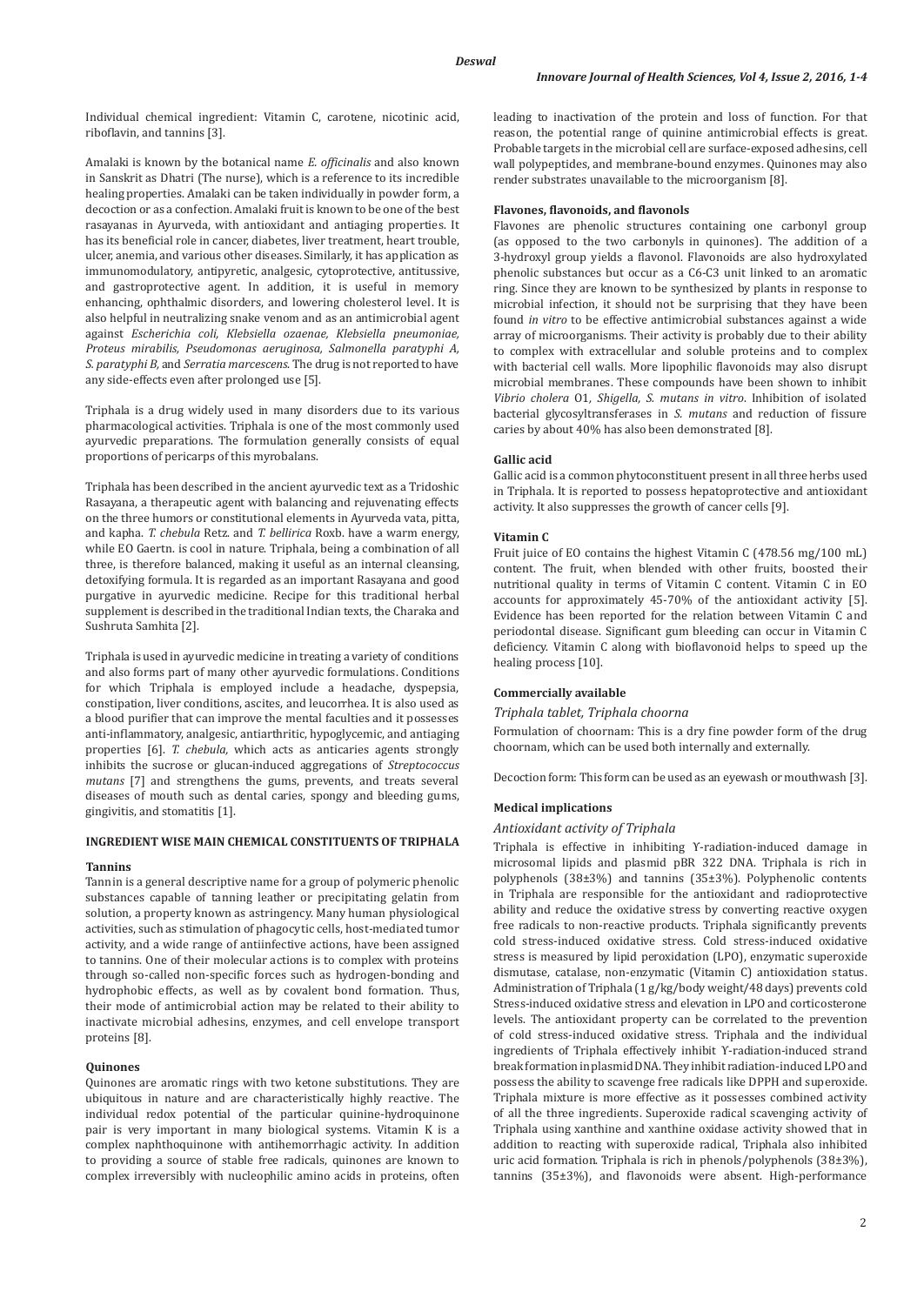liquid chromatography analysis revealed that gallic acid content was 73±5 mg/g and increased to 150±5 mg/g on acid hydrolysis.

# **Triphala against stress**

Triphala supplementation has a protective effect against stress. Triphala administration for 48 days (1 g/kg/animal body weight) prevents cold stress-induced behavioral and biochemical abnormalities such as an increase in immobilization, with decrease in rearing, grooming and ambulation behavior, significant increase in LPO and corticosterone levels. Triphala prevents noise stress-induced changes in antioxidant and cell-mediated immune response in rats. Changes induced by noise stress at 100 dB for 4 hr/d/15 days were controlled by Triphala at 1 g/kg/body weight/48 days.

# **Triphala in wound healing**

The ointments prepared from Triphala extracts show significant wound closure *in vivo.* The granulation tissue shows reduced bacterial count, increase in collagen, hexosamine, and uronic acid. Collagen sponges incorporated with Triphala when used to close wounds showed increase thermal stability, water uptake capability, faster wound closure, improved tissue regeneration. Epigallocatechin gallate interaction with collagen contributes to this quick wound healing activity.

# **Triphala in arthritis**

The efficacy of Triphala on monosodium urate crystals-induced inflammation for gouty arthritis was compared with non-steroidal anti-inflammatory drug indomethacin. Triphala treatment inhibited paw volume, levels of lysosomal enzymes, LPO and inflammatory mediator tumor necrosis factor-α, β-glucuronidase, and lactate dehydrogenase level were reduced. Triphala exerted a strong anti-inflammatory effect against gouty arthritis. Triphala (1 g/kg/body weight) was evaluated for its antiarthritic effect against indomethacin (3 mg/kg/body weight) in arthritis-induced rats by Freund's adjuvant (0.1 ml). Levels of lysosomal enzymes, tissue marker enzymes, glycoproteins, and paw thickness increased in arthritis-induced animals. The physical, biochemical changes observed in arthritic animals were altered significantly to near normal conditions after oral administration of Triphala [11].

# **Analgesic, antipyretic, and ulcerogenic activities**

Most of the presently available anti-inflammatory drugs show analgesic, an antipyretic effect associated with gastric damage. Therefore, an attempt was made to ascertain whether Triphala exhibits analgesic and antipyretic activities without any gastric damage. Increased body temperature and pain are known as the main reactions of the body against an inflammatory stimulation. Therefore, it is generally essential to possess analgesic and antipyretic activities for an anti-inflammatory compound [12]. The analgesic, antipyretic, and ulcerogenic activities of Triphala (500/1000 mg/kg body wt) were compared with the non-steroidal anti-inflammatory drug indomethacin (10 mg/kg body wt) on the experimental models in mice and it was found that Triphala at both the dose levels produced excellent analgesic and antipyretic effect, with the absence of gastric damage. Acetic acid acts indirectly by inducing the release of endogenous mediators of pain sensitive to non-steroidal anti-inflammatory drug and opioids. The mechanism of analgesic action of the Triphala could probably be due to the blockade of the effect or the release of the endogenous substances that excite pain nerve ending similarly to non-steroidal anti-inflammatory drugs. The Triphala ointment showed strong antibacterial, wound healing, and antioxidant activities during the management of infected wounds [13].

# **Antidiabetic activity**

The oral administration of Triphala extract (100 mg/kg body weight) has reduced the blood sugar level in normal and in alloxan (120 mg/kg) diabetic rats significantly within 4 hrs and continued daily administration of the drug produced a sustained antidiabetic effect [13].

### **Antimicrobial activity of Triphala**

Triphala controls dental plaque, gingival inflammation, and microbial growth caused by *S. mutans* and *Lactobacillus*. Triphala controls plaque from baseline, and its activity is comparable to commonly available mouthwash chlorhexidine. Ayurvedic formulations such as Triphala Mashi exhibit antimicrobial activity attributed to phenolic compounds and tannins in Triphala. The activity is comparable to that of Triphala. It inhibits the dose-dependent growth of Grampositive and Gram-negative bacteria. Triphala and its individual fruit components have a potent antibacterial action against a wide spectrum of bacterial isolates such as P*seudomonas aeruginosa, K. pneumonia, Shigella sonnei, Staphylococcus aureus, V. cholera*, isolated from HIV*-*infected patients. Triphala and its individual components showed the antibacterial effect on both Gram-positive and Gram-negative bacteria, which suggests the ingress of active phytochemicals through both the bacterial cells walls. Triphala churna has antibacterial activity against various bacterial pathogens. The aqueous extract has activity against *Staphylococcus epidermidis, S. aureus, Proteus vulgaris,* mildly antibacterial against *Salmonella typhimurium, Bacillus subtilis,* and negligible/no inhibitory effect against *E. coli* and *E. aerogens.* The acetone, ethanol, and methanol extracts of Triphala churna possess highest antibacterial potential against *S. epidermidis, S. aureus, P. vulgaris,* and no antibacterial activity against *E. coli, Enterobacter aerogenes,* and *P. aeruginosa*. The three fruits constituting Triphala show potent antibacterial activity against *E. coli, S. aureus, P. aeruginosa, P. vulgaris, S. epidermidis, Salmonella typhi, S. typhimurium, E. aerogenes.* Daily intake of Triphala controls enteric infections in human beings. Triphala possesses antibacterial activity against pathogens such as *Salmonella, Staphylococcus, Pseudomonas, and E. coli, Bacillus* isolated from wounds of workers and students. Triphala Mashi formulation has lesser antibacterial activity as compared to Triphala. Triphala inhibits the growth of *Enterococci,* which causes nosocomial bacteremia, surgical wound/ urinary tract infections. Triphala exhibited a large zone of inhibition against *Enterococci* [11].

# **Dental implications**

# *Anticaries activity*

Despite several antiplaque agents available in the market, the search for an effective agent still continues. Several undesirable side-effects associated with these agents stimulated the search for alternate agents. Plants or plant products used in folk dental practices or prescribed in Unani, homeopathic, or ayurvedic remedies are now gaining attention given their acclaimed medicinal properties. *T. chebula* is valuable in the prevention and treatment of several diseases of the mouth such as dental caries, spongy and bleeding gums, gingivitis, and stomatitis. The extract could successfully prevent plaque formation on the surface of the tooth as it inhibited the sucrose-induced adherence and the glucan-induced aggregation, the two processes which foster the colonization of the organism on the surface of the tooth. Thus, the extract of *T. chebula*  may be an effective agent in the treatment of carious teeth, owing to its ability to inhibit the growth and accumulation of *S. mutans* on the surface of the tooth. This would prevent the accumulation of acids on the surface of the tooth, and thus the further demineralization and the breakdown of the tooth enamel.

### **Triphala as a root canal irrigant**

Primary endodontic infections are caused by oral microorganisms, which are usually opportunistic pathogens that may invade a root canal containing necrotic tissue and establish an infectious process. The number of facultative anaerobic bacteria increases when the root canal remains infected for long periods. *Enterococcus faecalis*, a facultative anaerobic Gram-positive coccus is the most common *Enterococcus* sp. cultured from non-healing endodontic cases. Sodium hypochlorite (NaOCl) is an efficient irrigant used in eliminating *E. faecalis* biofilms *in vitro,* but its main disadvantages are its unpleasant taste, high toxicity, and its inability to remove the smear layer. Triphala has shown significant antibacterial activity against 3 and 6 weeks biofilms. The use of herbal alternatives as a root canal irrigant might prove to be advantageous considering the several undesirable characteristics of NaOCl.